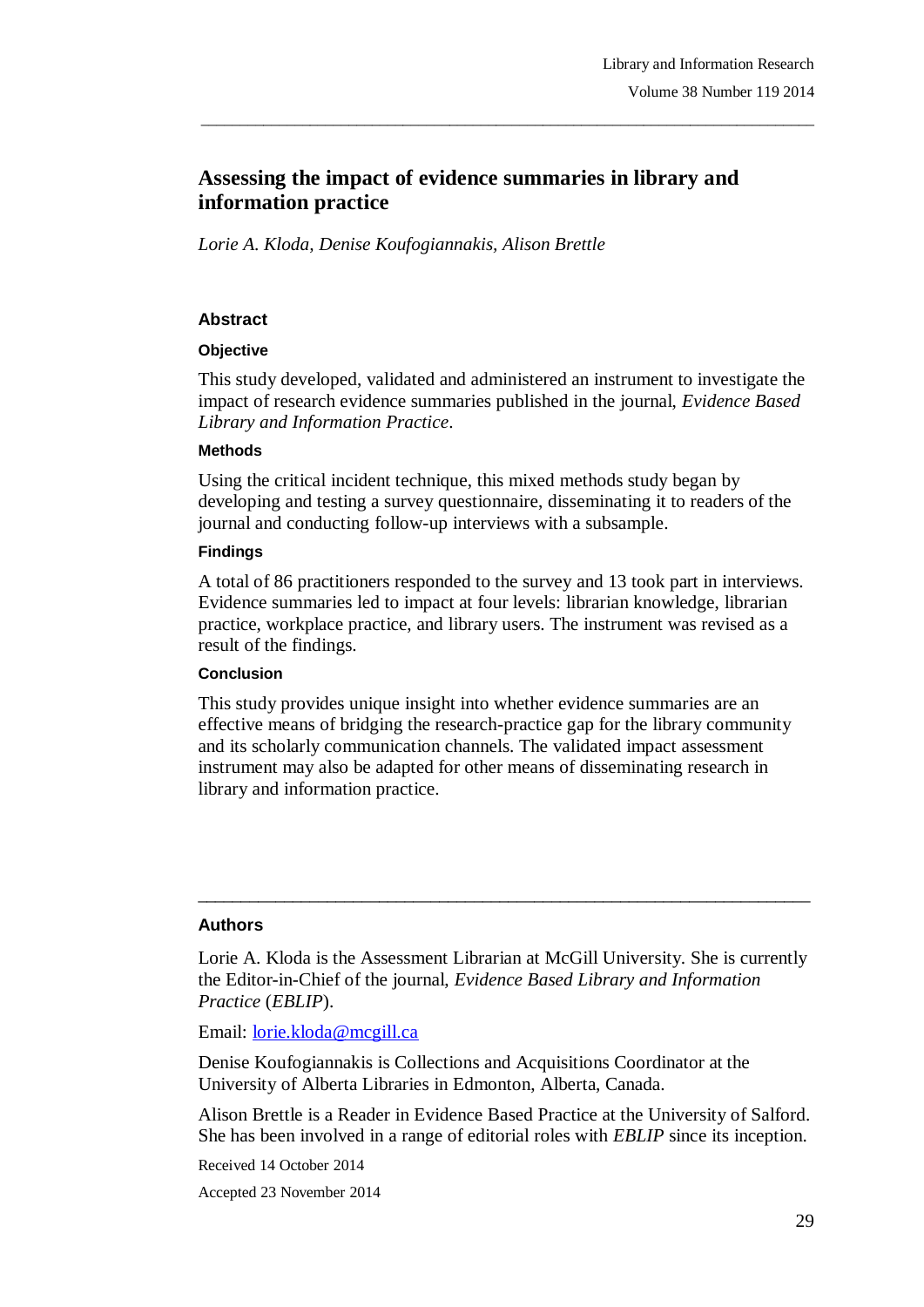## **1 Introduction**

Research in library and information studies (LIS) has identified problems with translating research into practice, but no studies have tested methods that may prove to be effective solutions. To address this problem, this study investigates a potential solution by determining how evidence summaries of the LIS research literature published in the journal, *Evidence Based Library and Information Practice (EBLIP)*, might contribute to bridging the gap between research and practice.

\_\_\_\_\_\_\_\_\_\_\_\_\_\_\_\_\_\_\_\_\_\_\_\_\_\_\_\_\_\_\_\_\_\_\_\_\_\_\_\_\_\_\_\_\_\_\_\_\_\_\_\_\_\_\_\_\_\_\_\_\_\_\_\_\_\_\_\_\_\_\_\_\_\_\_\_\_\_\_

The objective of this study was to investigate the impact of evidence summaries on library and information professionals, their practice, and their users. This was carried out through the following stages:

- 1. Development of a tool to assess impact;
- 2. Use of the tool to:
	- a) determine how and why readers of evidence summaries use them;
	- b) understand how evidence summaries impact knowledge, practice, users;
- 3. Use of the findings to validate and revise the tool.

It was anticipated that the feedback from evidence summary readers would uncover the ways in which evidence summaries are being used and also demonstrate if reading evidence summaries resulted in positive, negative, or neutral (that is, no) impact on practice.

Three outcomes of the research were anticipated:

- A validated tool for assessing the impact of evidence summaries in library and information practice;
- Descriptive data on usage of evidence summaries published in *EBLIP*;
- An understanding of the impact of reading evidence summaries on LIS practitioners knowledge, practice, and user communities.

## **2 Review of the literature**

The impact of research and its measurement is an important research topic, particularly at a time when value for money in public spending is paramount (Cruickshank *et al*., 2011). Research impact can be measured and discussed in a number of ways, but authors in LIS have long been concerned about the impact of LIS research on practice (for example, Haddow and Klobas, 2004; Eve and Schenk, 2006; Cruikshank, Hall and Taylor-Smith, 2011; Hall, 2011; Buckley Woods and Booth; 2013). According to Haddow and Klobas (2004), research and practice should be mutually beneficial and practice should benefit from research findings. However, whilst a review of the literature highlighted that multiple authors have found that practitioners perceive much of LIS research as irrelevant (Cruikshank, Hall and Taylor-Smith, 2011), another review found that very few papers directly examined what type of research is relevant to LIS practitioners (Buckley Woods and Booth, 2013).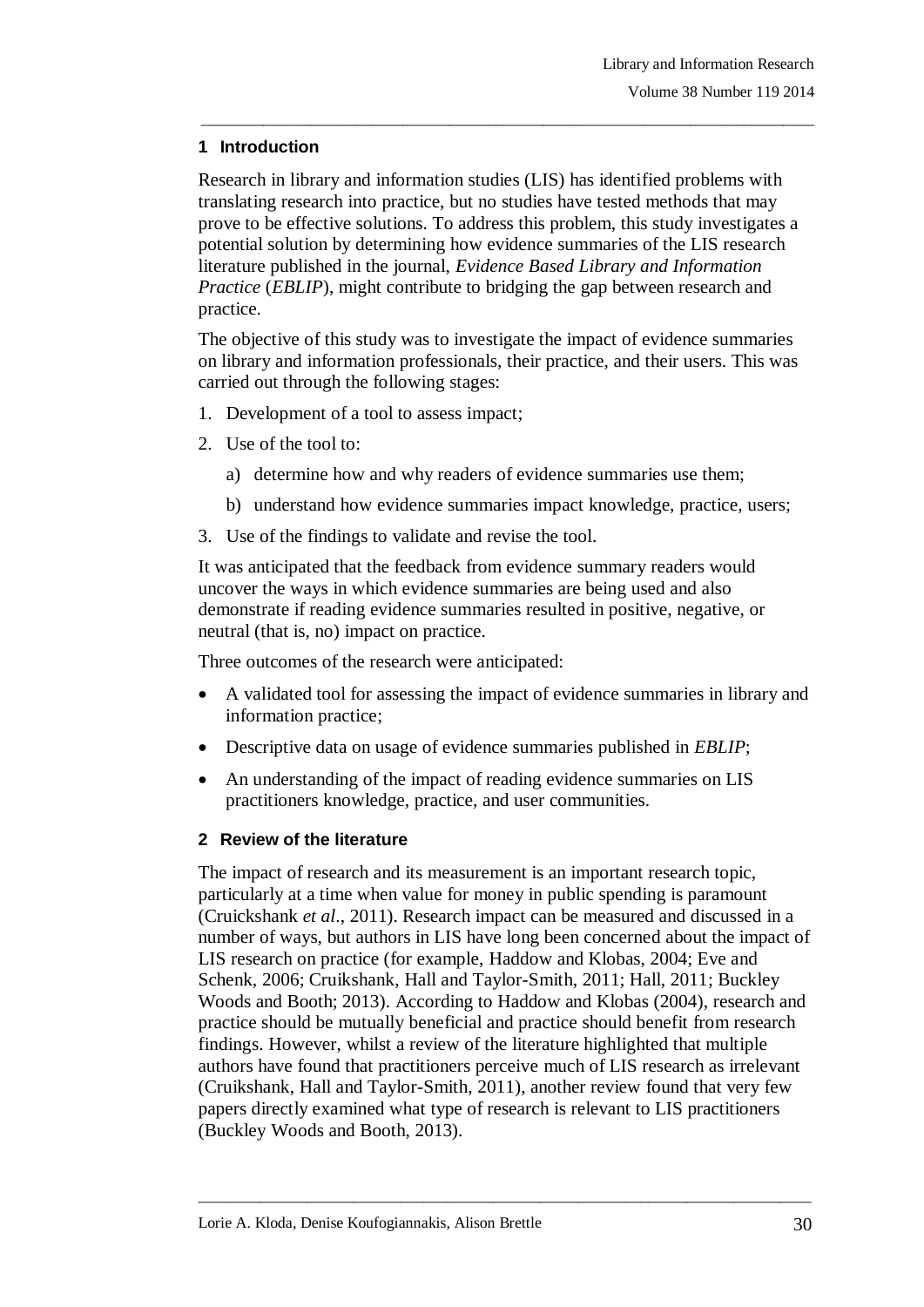Buckley Woods and Booth (2013) found that practitioners engage with LIS research in three ways: by conducting their own research, by working collaboratively with academics, and as consumers of research. This paper is concerned with the latter of these in relation to evidence based practice (or evidence based library and information practice), a key area of practitioner engagement with research (Buckley Woods and Booth, 2013). Haddow and Klobas (2004) suggest that communication between research and practice is a weakness that has been identified within the literature for over 25 years. In their critical review of the literature on this issue, they identified 11 forms that the research to practice gap may take: knowledge, cultural, motivation, relevance gap, immediacy, publication, reading, terminology, activity, education gap, and temporal. Haddow and Klobas (2004) also examined strategies to close the research practice gap and found that the only strategy that is supported by research evidence is to include research reports in practitioner publications. This finding was supported by Eve and Schenk (2006) who found that practitioners are unlikely to read academic journals, due to inaccessibility both in terms of journal availability and writing style.

\_\_\_\_\_\_\_\_\_\_\_\_\_\_\_\_\_\_\_\_\_\_\_\_\_\_\_\_\_\_\_\_\_\_\_\_\_\_\_\_\_\_\_\_\_\_\_\_\_\_\_\_\_\_\_\_\_\_\_\_\_\_\_\_\_\_\_\_\_\_\_\_\_\_\_\_\_\_\_

Evidence summaries, or synopses of research, are tools which originated in evidence based health care (Wyer and Rowe, 2007). Evidence summaries provide a critical appraisal synthesis for a specific research article so that LIS practitioners may more readily determine if the evidence in that research study is valid and reliable, and whether they can apply it to their own practice (Koufogiannakis, 2006). Evidence summaries have been included in the journal *EBLIP* since its inception in 2006, with more than 200 published between 2006-2011, which was the period of this study. *EBLIP* evidence summaries seek to overcome many of the gaps identified above by providing timely, accessible summaries which are relevant to practitioners, in an open access format.

Haddow and Klobas (2004) have called for further research to be undertaken on the effectiveness of including research reports in practitioner publications. Indeed, there is limited evidence to date of the effectiveness of evidence summaries, even within the health care field. The majority of literature in relation to evidence summaries within healthcare is in relation to their development (for example, Wyer and Rowe, 2007; Khangura *et al*., 2012). Evidence regarding their effectiveness and impact is mixed. Grad *et al*. (2011) found that evidence summaries attached to email alerts were rarely read by family physicians whilst Williams *et al*. (2010) found improved knowledge in paediatricians following an evidence summary intervention but no significant changes in practice. In contrast, modest changes in practice for targeted evidence summary interventions in relation to medication or prescribing have been found (Kunz *et al*., 2007; Majumdar, Tsuyuki and McAlister, 2007). Clearly, even within evidence based health care there is further work to be undertaken on measuring the impact of evidence summaries.

The main focus of the work described in this paper is on evaluating the impact of evidence summaries on LIS practitioners. However, impact can be discussed in a number of ways, and it is important to consider what is meant by impact, before attempting to measure it.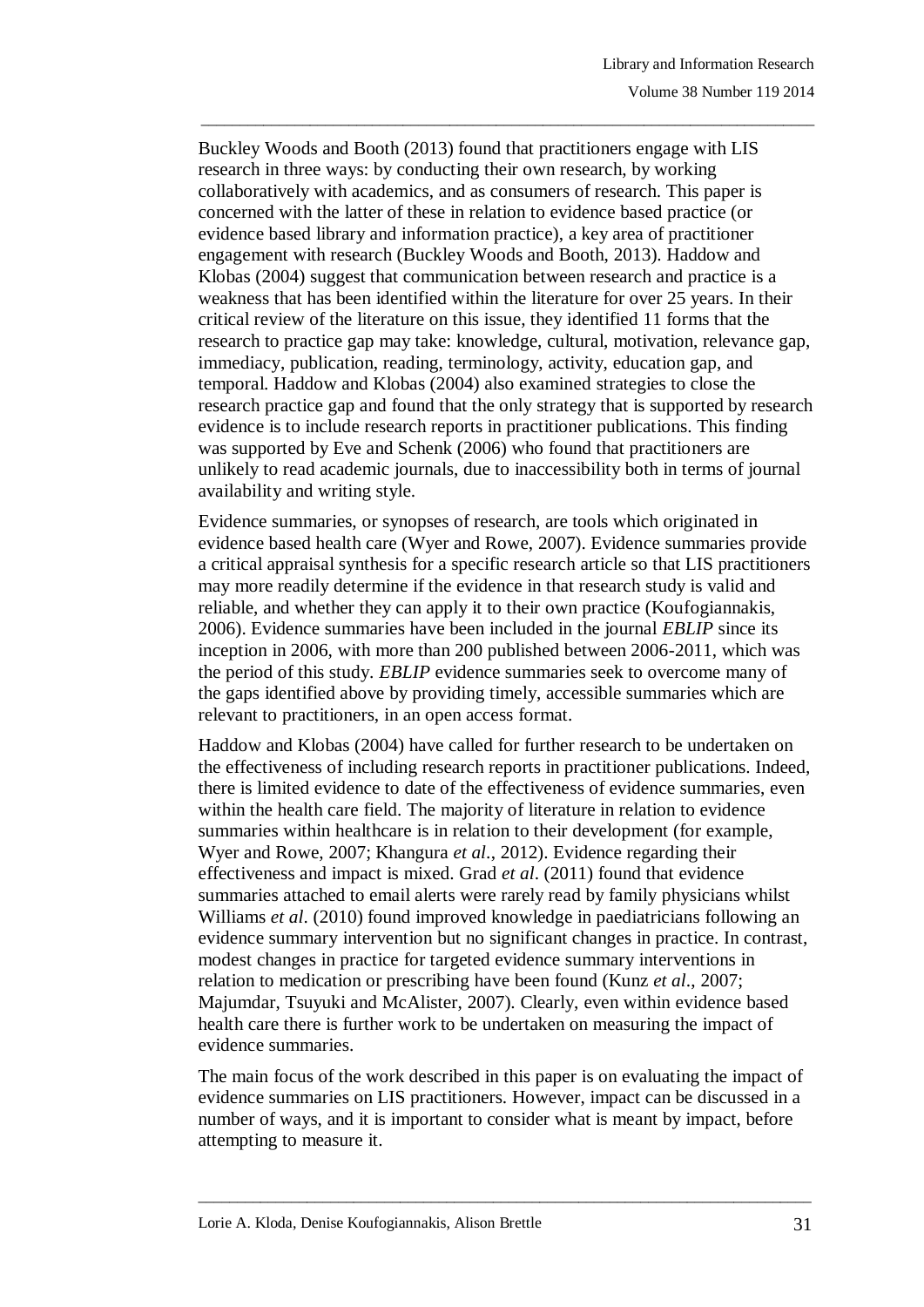Impact is a concept receiving increasing recognition within the library literature, as libraries seek to demonstrate their value or to embrace evidence based library and information practice methods. Terminology surrounding impact is often used interchangeably (Brettle, 2009; Dunne *et al*., 2014) and there is often confusion as the concept of impact encompasses terms such as assessment, value, evaluation, effectiveness, outcomes and outputs. At its simplest level impact is about determining whether "something makes a difference" (Marshall, 1995). More explicitly, in relation to LIS services, impact has been defined as:

\_\_\_\_\_\_\_\_\_\_\_\_\_\_\_\_\_\_\_\_\_\_\_\_\_\_\_\_\_\_\_\_\_\_\_\_\_\_\_\_\_\_\_\_\_\_\_\_\_\_\_\_\_\_\_\_\_\_\_\_\_\_\_\_\_\_\_\_\_\_\_\_\_\_\_\_\_\_\_

*a range of dimensions concerning effectiveness of services, encompassing the effects of actions and services on those served including users, organisations and wider stakeholders.*

(Cullen and Esson, 2007, 1)

Impact has also been defined in relation to the use of clinical information retrieval technology as "any change, consequence, effect, influence, modification or outcome associated with the use of that technology" (Pluye *et al*., 2005). This definition appears to overcome the issues regarding interchangeable terms associated with the impact of LIS services, as well as introducing concepts which are related to evidence based practice, such as effectiveness and outcomes. If impact is partly about effectiveness, it is also related to outcome, as "outcome measures are used to determine the effectiveness of an intervention (whether the intervention works)" (Brettle *et al*., 2011). Impact measures seek to establish whether the intervention has made a difference on the stakeholders involved, and these may not be immediate, tangible or direct (Brettle *et al*., 2011; Urquhart 2004).

This paper does not focus on the impact of LIS services per se, however the issues are the same in that the impact of the evidence summaries on LIS practitioners may not be immediate, tangible, or direct and therefore evaluating their impact is likely to be complex. It has been suggested that because of this complexity, looking for immediate or direct impacts may not be useful (Urqhuart, 2004). Therefore, the focus should be on how LIS can "contribute" to impact for its stakeholders rather than a direct measurement of impact (Urquhart, 2004; Abels, Cogdill and Zach, 2004).

Markless and Streatfield (2006) suggest that outcomes are not easily identifiable, occur over the long term and can be categorised as four types of change affecting library users: affective (effects on attitudes and perceptions); knowledge based; behavioural (doing things differently) and competence based (doing things more effectively). These categories are conceptually similar to those identified by Pluye *et al*. (2005) in their research on impact of information retrieval systems on health professionals. From their review of the literature, Pluye *et al*. (2005), identified impacts relating to practice improvement (behavioural), learning (knowledge based), recall (affective), reassurance (affective), and confirmation (affective). However, Pluye *et al*. (2005) also noted that impact could be negative as information retrieval may generate frustration or complete dissatisfaction or there may be no impact when there is notenough or too much information. This concept of impact was encompassed into a scale which sought to measure the cognitive impacts of information on health professionals (Pluye *et al.*, 2005).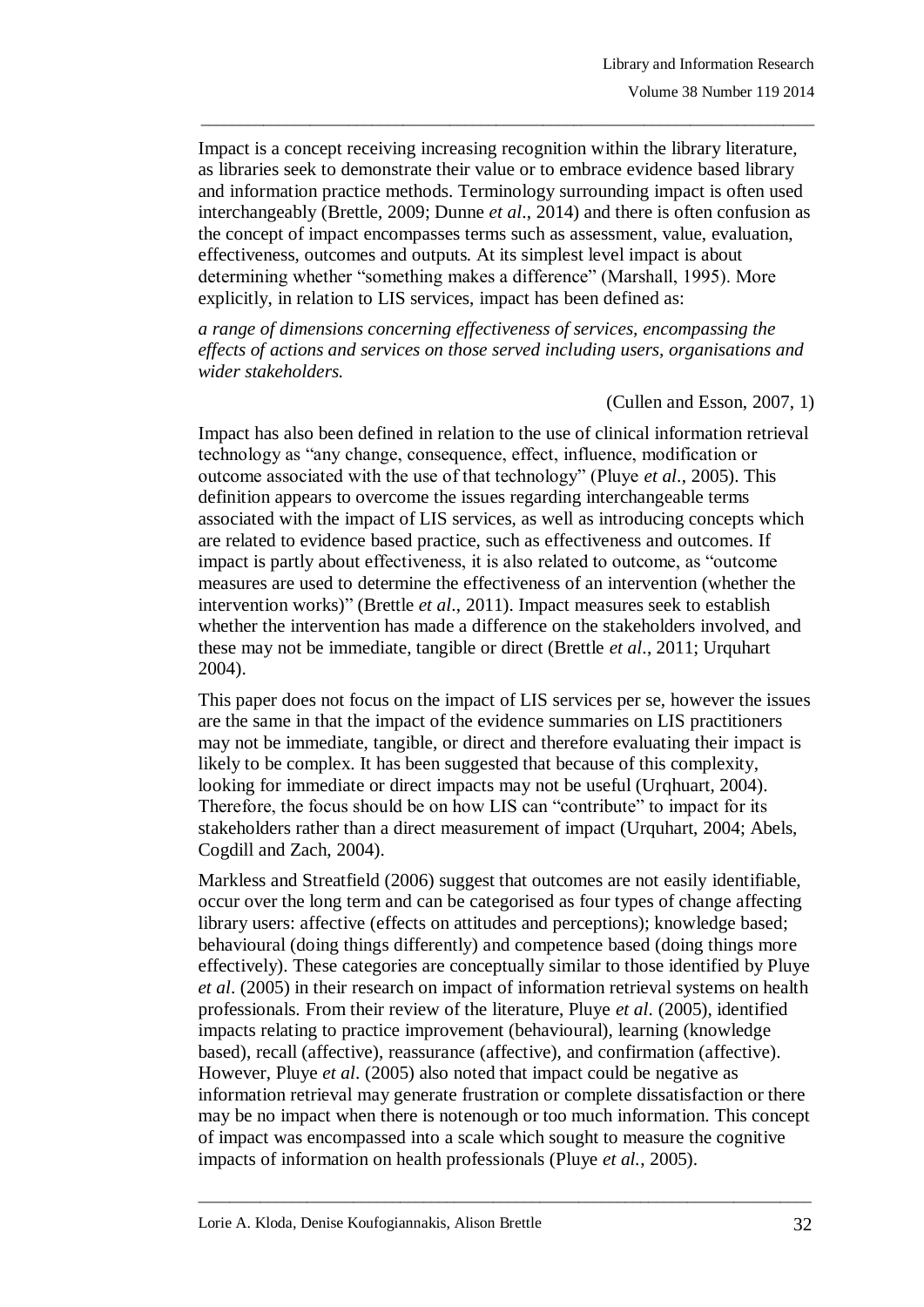## **3 Methods**

The research was composed of three phases. The first phase was the design of an instrument to assess impact. The second phase was the use of the instrument on a sample of evidence summary readers to determine impact, and the third phase of the study consisted of further data gathering and analysis of a subset of survey respondents to confirm the findings and suggest changes to the instrument. This study was approved by two institutional review boards and consent was obtained from participants for phases two and three separately.

\_\_\_\_\_\_\_\_\_\_\_\_\_\_\_\_\_\_\_\_\_\_\_\_\_\_\_\_\_\_\_\_\_\_\_\_\_\_\_\_\_\_\_\_\_\_\_\_\_\_\_\_\_\_\_\_\_\_\_\_\_\_\_\_\_\_\_\_\_\_\_\_\_\_\_\_\_\_\_

#### **3.1 Development and face validation of an instrument to assess the impact of evidence summaries**

For the first phase of the study, the researchers used an existing instrument as a point of departure for the development of an instrument for assessing impact in LIS. The Impact Assessment Method was developed by McGill University researchers in family medicine (Grad, Pluye and Beauchamp, 2006; Pluye *et al*., 2005; Pluye *et al*., 2009; Pluye *et al*., 2010), and was successfully adapted by McGowan *et al.* (2008). As the Impact Assessment Method was previously tested with evidence summaries in health care, and was well documented and validated, the researchers felt it could be adapted for evidence summaries within LIS practice.

The Impact Assessment Method measured impacts on cognition (knowledge), clinical practice, and patients. For the present study, the researchers retained the three areas of impacts, renaming these: impacts on librarian knowledge, impacts on librarian practice, and impacts on library users. The individual items within the instrument were adapted for the LIS population.

The drafted instrument was then sent to members of the editorial team of the journal, *EBLIP*, as well as to other experts, including colleagues and the authors of the original Impact Assessment Method, for feedback, and the instrument was revised to incorporate suggested changes. This step was to ensure the instrument's face validity.

The instrument was designed to be used in conjunction with the critical incident technique. The critical incident technique asks participants to describe a specific instance of where and how they have used information as a result of an intervention. It is a powerful tool for capturing specific instances of impact (Markless and Streatfield, 2006; Weightman and Williamson, 2005) and is advocated for use in the health library sector (Weightman *et al*., 2008; Brettle *et al*., 2011). It also has the advantage of being able to capture and provide detailed information of impact from a wide, dispersed group, such as the participants in this survey.

## **3.2 Survey of evidence summary readers**

Following the development and face validation of the questionnaire, potential participants for the second phase of the study were invited to participate using multiple recruitment strategies. A letter of invitation was disseminated through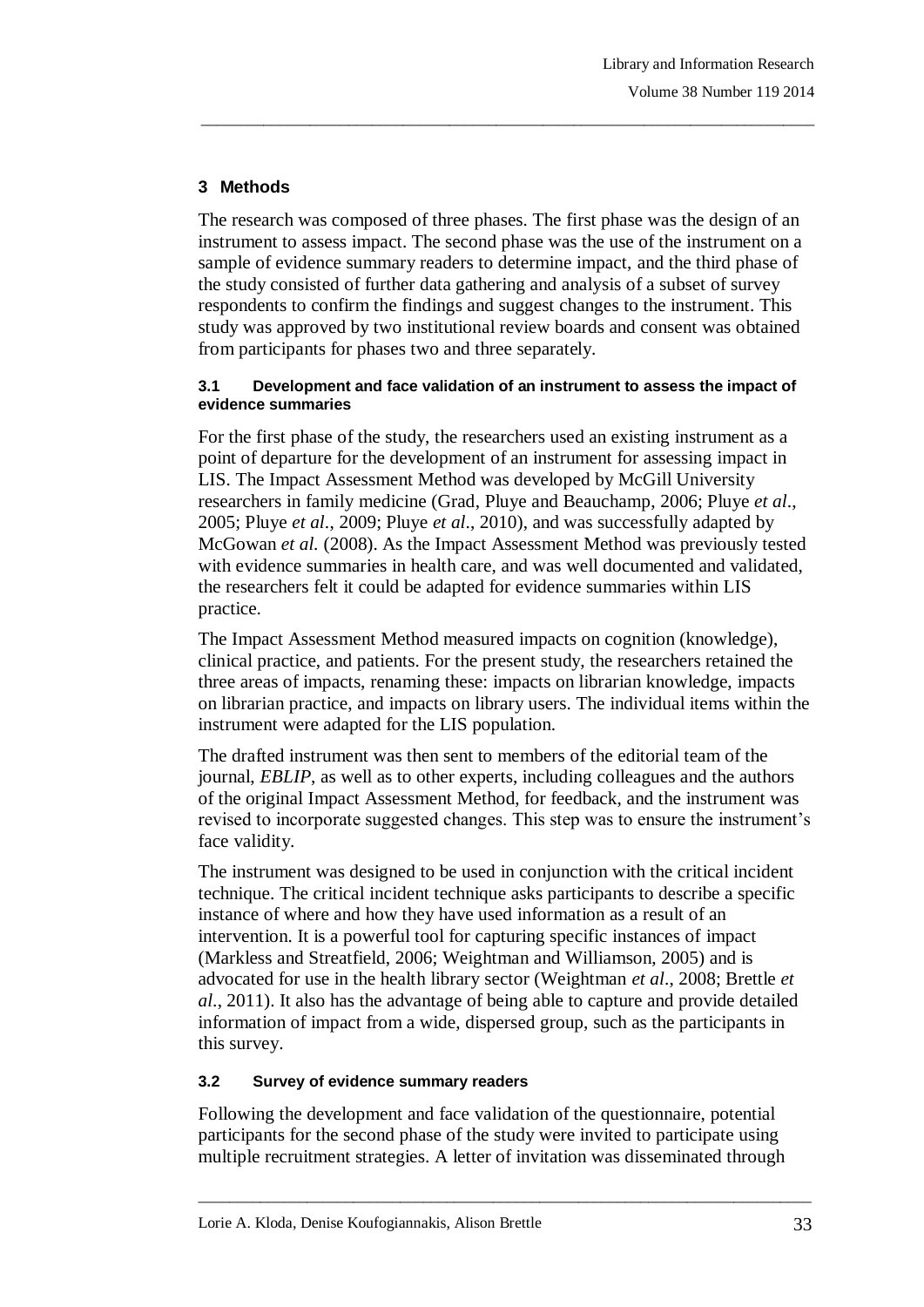multiple online channels, including email lists, the *EBLIP* journal's homepage, emails to approximately 3000 registered journal readers, and announcements on Twitter. In addition, for a three-month period, when someone viewed an evidence summary from one of the previous four issues of the *EBLIP* journal, a pop-up dialogue box appeared with the invitation. For all the above methods, a link was provided to a form for submitting an email address for those interested. A total of 153 usable email addresses were obtained using these combined methods.

\_\_\_\_\_\_\_\_\_\_\_\_\_\_\_\_\_\_\_\_\_\_\_\_\_\_\_\_\_\_\_\_\_\_\_\_\_\_\_\_\_\_\_\_\_\_\_\_\_\_\_\_\_\_\_\_\_\_\_\_\_\_\_\_\_\_\_\_\_\_\_\_\_\_\_\_\_\_\_

The 153 evidence summary readers were emailed an invitation to complete the survey. Survey data were gathered using LimeSurvey software, and responses were gathered confidentially. The software also permitted reminders to be sent to non-responders and for the calculation of a response rate. Up to two reminders were sent to those who had not completed the survey, the first after three weeks, and the last one at six weeks. A total of 86 completed responses were collected.

The survey requested that participants identify a recently-read evidence summary and answer the questions with reference to that specific evidence summary. This way, all impacts reported would be associated with a specific evidence summary and therefore linked to a "critical incident." At the end of the survey, respondents were invited to provide their contact information should they wish to participate in an interview for the third phase of the study. The complete survey is available in Appendix A.

The survey response rate was 56%. Descriptive data from the survey were analysed quantitatively in Microsoft Excel. Responses from the open-ended questions were compiled and analysed thematically and summarised by all three researchers.

## **3.3 Interviews with subset of survey respondents**

The interview phase of the study was designed to provide for more depth of understanding of respondents' interpretation of the instrument as well as additional details regarding the critical incidents reported in the survey.

All 24 survey respondents who indicated they would be willing to participate in the third phase of this study were contacted and invited to be interviewed. The researchers set out to recruit a subsample of the survey participants representing maximum variation, that is, readers of the *EBLIP* journal from various regions, in various library sectors, and with different levels of experience. The 13 participants who responded to the invitation were scheduled for an interview (online or inperson) with one of the three authors based on availability.

Interviews were conducted either in-person or online using voice-over-internet protocol (VOIP) software (Skype). An interview schedule (Appendix B) was used to guide the interviews, which lasted between 30 to 45 minutes. Prior to each interview, the researcher conducting the interview emailed the participant information about the evidence summary to be discussed as a reminder. The interviews were intended to elicit information that would confirm and elaborate upon the survey responses relating to the critical incident identified by the participant in the survey. All interviews were recorded and later transcribed for analysis.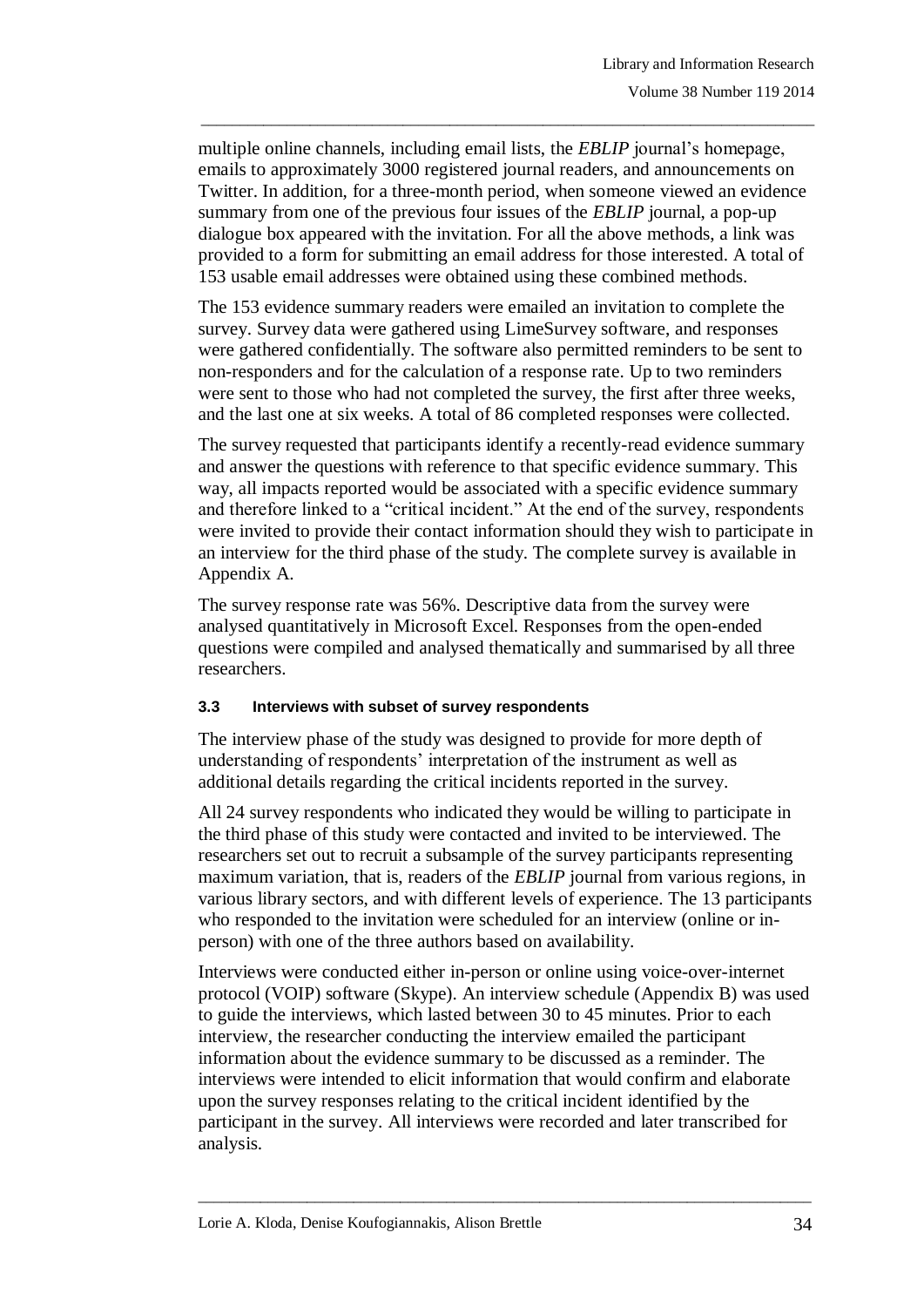The first three interviews conducted (one by each of the three researchers) were independently thematically analysed and compared. Following this, a list of thematic codes was developed to guide the analysis process for the remainder of the interviews. Each interview transcript was then coded by one researcher for the following: how the evidence summary was found; reasons why the evidence summary was consulted; the impact(s), uses, or changes as a result of reading the evidence summary; and any emergent ideas, concepts, or questions arising. As well, the characteristics of the interview participants were coded, including: setting, position, country, and education.

\_\_\_\_\_\_\_\_\_\_\_\_\_\_\_\_\_\_\_\_\_\_\_\_\_\_\_\_\_\_\_\_\_\_\_\_\_\_\_\_\_\_\_\_\_\_\_\_\_\_\_\_\_\_\_\_\_\_\_\_\_\_\_\_\_\_\_\_\_\_\_\_\_\_\_\_\_\_\_

Once all the interviews were completed and the transcripts were analysed and coded, this information was matched to the participants' original survey responses to identify discrepancies and allow for further analysis. As a result of the data elicited from the interviews, the researchers were able to revise the list of possible impacts in all three areas (impacts on librarians' knowledge, impacts on librarian's practice, and impacts on library users).

## **4 Findings**

### **4.1 Findings from the survey**

Of the 86 individuals who responded to the survey, 62 (72%) indicated that they had read an evidence summary. Only the 62 respondents were invited to continue the survey and complete the impact assessment instrument. Survey findings are therefore from this total  $(N=62)$ . Most of the respondents were from the United States (35%) and Canada (32%), and an equal proportion were from the United Kingdom (8%) and Australia (8%). The remaining 17% were from other countries. No other demographic information was gathered about the respondents, in order to keep the survey instrument as brief as possible.

The majority of respondents (82%) indicated that they had read between 1 and 10 evidence summaries in the past 12 months, while a small number (6%) indicated that they read more than 25 evidence summaries during that time period. In comparison, 53% of respondents reported having read more than 10 evidence summaries since the journal's inception in 2006.

The most common reason given for reading the evidence summary was "to answer a specific question or address a specific issue in my practice" (34%, followed by "for personal continuing professional education" (29%) and "for general interest or curiosity" (24%), with the remaining responses (13%) covering several other reasons.

Almost all respondents (94%) had read the evidence summary they identified for their critical incident within the past 6 months, and 21% of these had read it within one week of completing the survey. Twenty-five different evidence summaries were identified by the respondents as critical incidents to respond to the impact assessment instrument. This means that several evidence summaries were named by multiple respondents.

Respondents reported what types of impacts resulted from reading the evidence summary. Multiple responses were permitted (Table 1). The most common impacts noted by respondents related to knowledge: that they learned something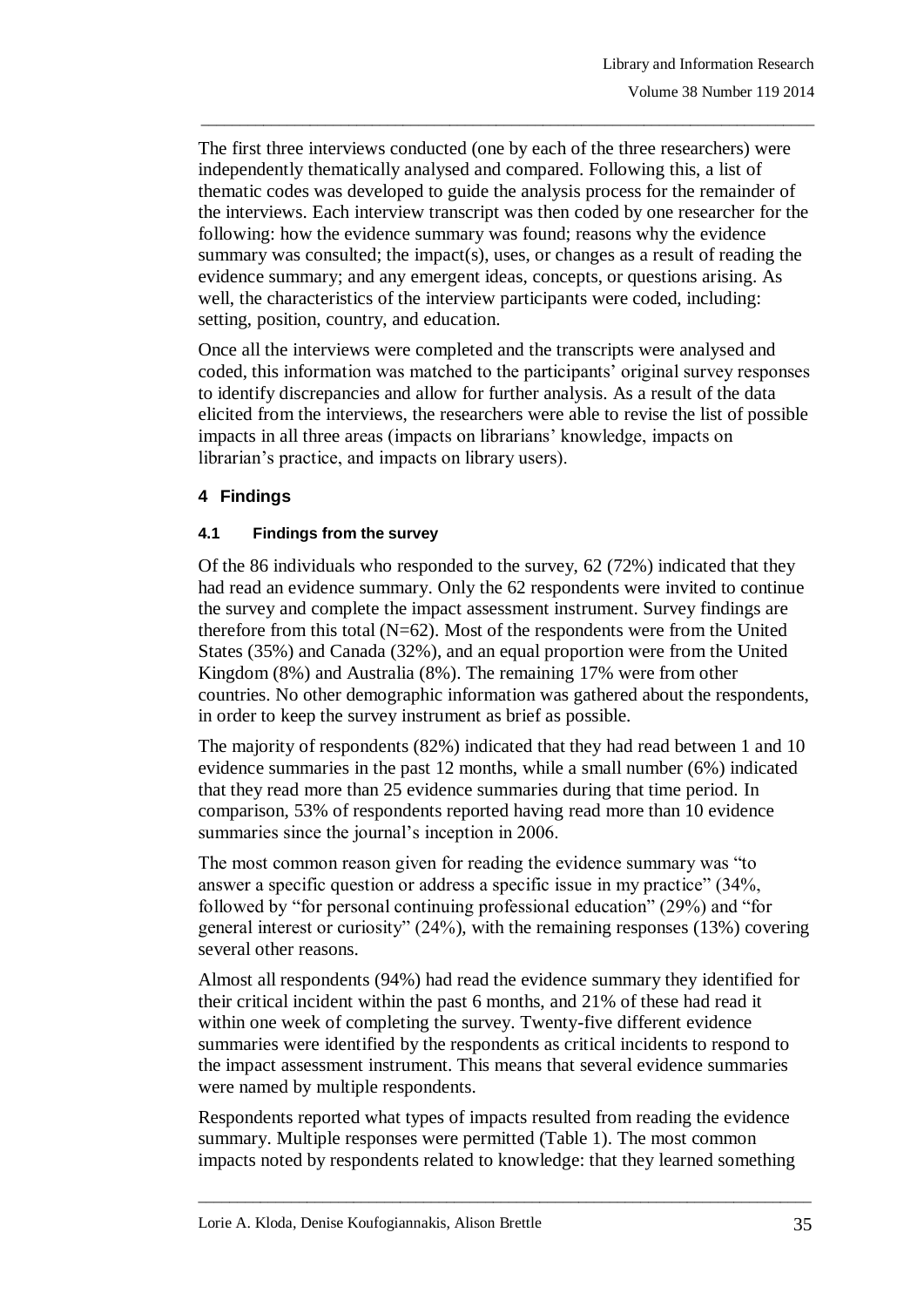| <b>Impact statement</b>                                                                  | <b>Frequency of</b><br>response (n) | Percentage of total<br>responses $(N=62)$ |
|------------------------------------------------------------------------------------------|-------------------------------------|-------------------------------------------|
| I learned something new                                                                  | 36                                  | 42%                                       |
| It prompted me to investigate more                                                       | 23                                  | 27%                                       |
| It confirmed I did (I am doing) the right thing                                          | 17                                  | 20%                                       |
| I recalled something I already knew                                                      | 14                                  | 16%                                       |
| I was reassured                                                                          | 13                                  | 15%                                       |
| My practice was (will be) improved                                                       | 11                                  | 13%                                       |
| Other                                                                                    | 9                                   | 10%                                       |
| I was dissatisfied: There is a problem with the<br>presentation of this evidence summary | 1                                   | 1%                                        |
| I was dissatisfied: I disagree with the content of<br>this evidence summary              | $\Omega$                            | $0\%$                                     |
| It is potentially harmful                                                                | $\Omega$                            | $0\%$                                     |

new from the evidence summary, that the summary prompted them to investigate further, or that it confirmed they were doing the right thing.

\_\_\_\_\_\_\_\_\_\_\_\_\_\_\_\_\_\_\_\_\_\_\_\_\_\_\_\_\_\_\_\_\_\_\_\_\_\_\_\_\_\_\_\_\_\_\_\_\_\_\_\_\_\_\_\_\_\_\_\_\_\_\_\_\_\_\_\_\_\_\_\_\_\_\_\_\_\_\_

#### **Table 1: Impacts on knowledge**

The one response of dissatisfaction prompted another question which asked what the problem was. In this single instance, the problem identified was that there was "not enough information".

The 9 respondents (10.5%) who chose the statement, "My practice was (will be) improved," were presented with a related question asking: "You reported: My practice was (will be) improved. What did you (or will you) do differently after reading the *Evidence Summary*?" Table 2 shows how those 9 respondents described the impact of the evidence summary on their practice. Multiple responses were permitted. The results varied, possibly depending upon the subject area covered by the evidence summary. Responses in the "other" category included "impacted research method," "impacted reader's advisory service," and "general knowledge".

The question relating to impact on library users asked, "If reading this evidence summary resulted in some change to your individual practice, do you think it led to an impact on anyone within the community you serve or environment in which you work?" This was an open question that allowed respondents to answer as they wished. Of the 62 respondents, 41(66%) answered this question. In most instances, the comments hypothesised future potential impacts on users or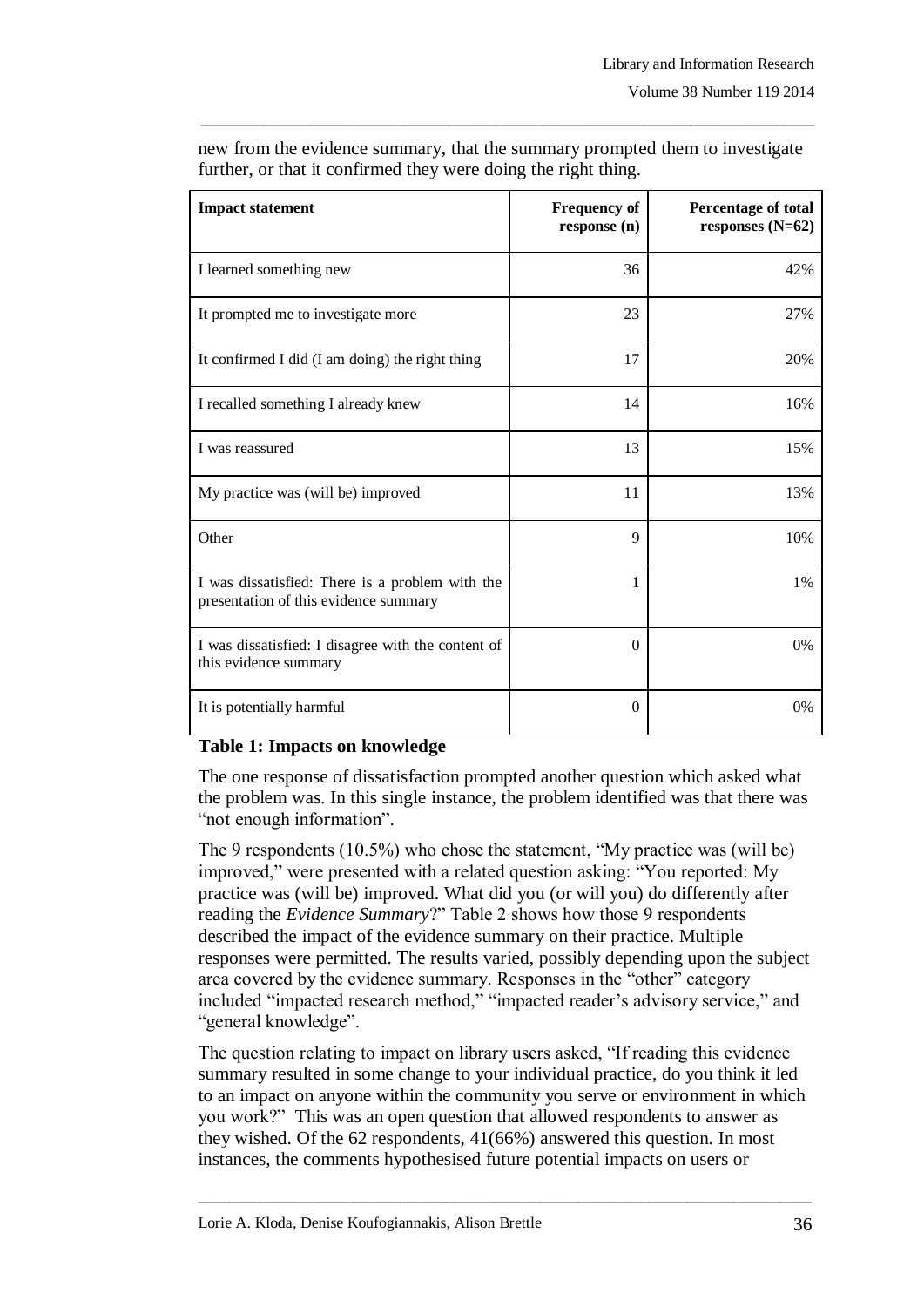reinforced knowledge or practice impacts, but did not identify outcomes on users. In 4 of the comments, respondents reported actual impact on library users. The impacts identified were all anecdotal, that is, these were changes observed by the respondent, and not measures by a formal method. Examples include assuming that their institution saved money and that students performed better on an assignment.

\_\_\_\_\_\_\_\_\_\_\_\_\_\_\_\_\_\_\_\_\_\_\_\_\_\_\_\_\_\_\_\_\_\_\_\_\_\_\_\_\_\_\_\_\_\_\_\_\_\_\_\_\_\_\_\_\_\_\_\_\_\_\_\_\_\_\_\_\_\_\_\_\_\_\_\_\_\_\_

| <b>Impact statement</b>           | <b>Frequency of</b><br>response(n) | <b>Percentage of total</b><br>responses $(N=62)$ |
|-----------------------------------|------------------------------------|--------------------------------------------------|
| Change my service approach        | 5                                  | 6%                                               |
| Change my management approach     | 4                                  | 5%                                               |
| Change my approach to teaching    | 4                                  | 5%                                               |
| Change my professional approach   | 4                                  | 5%                                               |
| Other                             | 3                                  | 3%                                               |
| Change my approach to collections | ı                                  | $1\%$                                            |

## **Table 2: Impacts on practice**

## **4.2 Findings from the interviews**

Thirteen survey respondents (15%) indicated a willingness to participate in interviews to discuss their experiences further. Interview participants were primarily from academic settings ( $n=9$ ) and the remainder from hospital ( $n=1$ ) or teaching settings (n=3). The majority held master's level credentials (n=9), with 3 having an additional PhD, and 1 a post-graduate diploma. The majority of the interview participants were from Canada (n=6) and the United States (n=4), and the other 3 were from the United Kingdom, Australia, and Hong Kong. Most of those interviewed were librarians (n=6), and an additional 3 were librarians and also managers. One was support staff, and three were LIS academics. Three of the interviewees had previously had a formal connection with the journal, for example as an evidence summary writer or peer reviewer.

In general, the interviews confirmed the impacts reported in the survey and provided concrete examples, which the researchers were able to map to the impact statements. For instance, Participant 11, in the interview, explained that she searched for more articles on the topic after having read the evidence summary. On the questionnaire she had selected "It prompted me to investigate further." The interview therefore confirmed the finding from the questionnaire and provided a concrete behaviour to corroborate the impact statement she had selected. Participant 89 also selected the impact statement, "It prompted me to investigate further." In this case, she went on to read the original publication on which the evidence summary was based. Participant 33 reported that "practice would be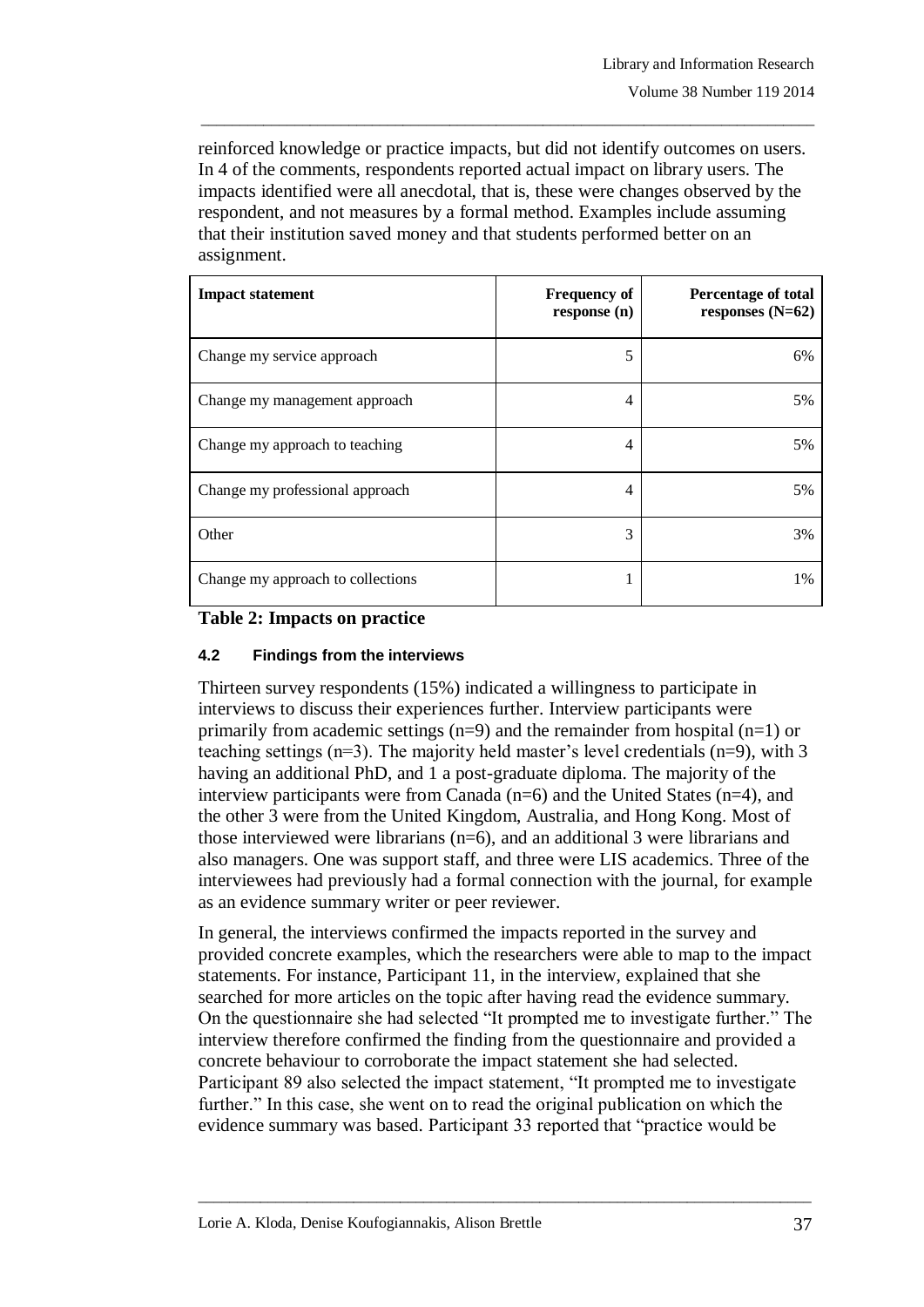| Participant | <b>Impacts reported</b><br>Phase 2                                                                                                                                                                                           | <b>Impacts reported</b><br>Phase 3                                                                                             | <b>Remarks on commonalities</b><br>and discrepancies                                                                                                                                                                                                |
|-------------|------------------------------------------------------------------------------------------------------------------------------------------------------------------------------------------------------------------------------|--------------------------------------------------------------------------------------------------------------------------------|-----------------------------------------------------------------------------------------------------------------------------------------------------------------------------------------------------------------------------------------------------|
| $P-106$     | No impact statements<br>selected                                                                                                                                                                                             | For teaching, so<br>nothing direct.<br>Recommended the<br>evidence summary to<br>students in her course                        | The instrument does no capture<br>the impact of reading an<br>evidence summary on teaching<br>librarians or students in LIS or<br>recommending it as a reading.                                                                                     |
| $P-11$      | "It prompted me to<br>investigate more."                                                                                                                                                                                     | Searched for more<br>articles on topic                                                                                         | This statement often means to<br>read the original publication or<br>otherwise to search for more<br>articles.                                                                                                                                      |
| $P-33$      | "My practice was<br>(will be) improved."<br>"Change my service"<br>approach."<br>"Practice - Other."<br>general fund of<br>knowledge                                                                                         | Wrote a literature<br>review<br>Shared information<br>with manager                                                             | The instrument did not capture<br>the transmission of knowledge<br>to colleagues/peers through<br>writing reports or<br>recommendations, or<br>discussions.<br>"Learned something new" not<br>selected, perhaps reword to add<br>gaining knowledge. |
| $P-48$      | "I learned something<br>new"<br>"It prompted me to<br>investigate more"                                                                                                                                                      | Did not read original<br>publication, but other<br>articles.<br>Added to knowledge.<br>Evidence for future<br>decision-making. | In this case, investigating more<br>meant reading other articles.<br>Watching and waiting in the<br>workplace instead of an<br>immediate change in practice.                                                                                        |
| P-83        | "I learned something<br>new."<br>"It prompted me to<br>investigate more."                                                                                                                                                    | Influenced thinking.<br>Read original article.<br>Shared information<br>with colleagues.                                       | The instrument did not capture<br>the sharing of information.                                                                                                                                                                                       |
| P-89        | "I learned something<br>new."<br>"I recalled something<br>I already knew."<br>"It prompted me to<br>investigate more."<br>"Knowledge-Other."<br>Eventually influence<br>others through<br>presentations and<br>publications. | Read full article.<br>Presented at<br>conference.                                                                              | Participant not a librarian, but a<br>professor in LIS, so impacts<br>may be different.                                                                                                                                                             |
| $P-90$      | "I was reassured."                                                                                                                                                                                                           | Saved time, did not<br>read original<br>publication (because<br>low level of evidence).<br>Discussed with<br>colleagues.       | Instrument did not capture<br>sharing with others.                                                                                                                                                                                                  |

improved" and described writing a literature review and sharing the knowledge with her manager.

\_\_\_\_\_\_\_\_\_\_\_\_\_\_\_\_\_\_\_\_\_\_\_\_\_\_\_\_\_\_\_\_\_\_\_\_\_\_\_\_\_\_\_\_\_\_\_\_\_\_\_\_\_\_\_\_\_\_\_\_\_\_\_\_\_\_\_\_\_\_\_\_\_\_\_\_\_\_\_

## **Table 3: Examples of interview findings mapped to impact statements from the survey**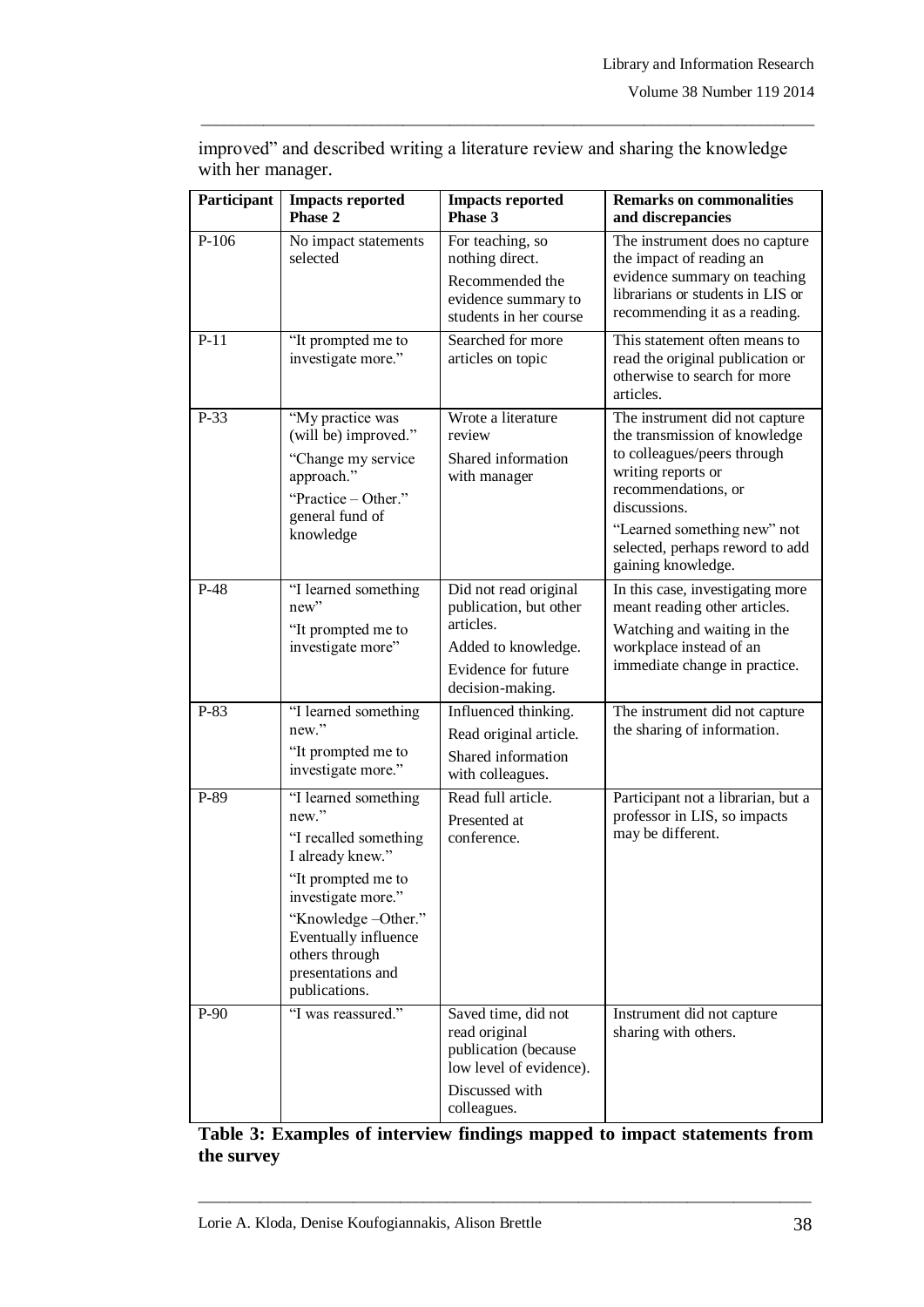### **4.3 Findings related to tool validation**

In addition to coding the interview transcripts to determine if they matched with the previously identified impact statements, the researchers also considered whether there were any other impacts that should be incorporated into the instrument. Most of the impacts reported in the survey were confirmed. Some of the impact statements perhaps could have benefited from better wording and required clarification in a revised version of the survey. The confirmation and possible revisions and additions to the initially proposed impact statements are provided in Table 4.

\_\_\_\_\_\_\_\_\_\_\_\_\_\_\_\_\_\_\_\_\_\_\_\_\_\_\_\_\_\_\_\_\_\_\_\_\_\_\_\_\_\_\_\_\_\_\_\_\_\_\_\_\_\_\_\_\_\_\_\_\_\_\_\_\_\_\_\_\_\_\_\_\_\_\_\_\_\_\_

| <b>Proposed impacts</b>     | Survey:                  | <b>Interviews:</b> | <b>Interviews:</b>     |
|-----------------------------|--------------------------|--------------------|------------------------|
|                             | <b>Confirmed</b>         | <b>Confirmed</b>   | Suggested / additional |
|                             | impacts                  | impacts            | impacts                |
| Practice was improved       | ?                        |                    |                        |
|                             |                          |                    | Discovery              |
| Learned something new       | $+$                      | $+$                |                        |
| Recalled something          | $+$                      | $+$                |                        |
| Prompted to investigate     | $+$                      | $^{+}$             |                        |
| Confirmed                   | $+$                      | $+$                |                        |
| Reassured                   | $+$                      | $\gamma$           |                        |
|                             |                          |                    | Sharing                |
| Dissatisfied – presentation | $\overline{?}$           | $\boldsymbol{0}$   |                        |
| Dissatisfied - content      | $\theta$                 | $\Omega$           |                        |
| Potentially harmful         | $\mathbf{0}$             | $\mathbf{0}$       |                        |
| Other                       |                          |                    |                        |
| Service                     | $+$                      | $+$                | Individual practice    |
| Collections                 | $+$                      | $\mathbf{0}$       |                        |
| Management                  | $^{+}$                   | $\mathbf{0}$       |                        |
| Teaching                    | $+$                      | $\overline{0}$     |                        |
| Professional practice       | $+$                      | $+$                |                        |
|                             |                          |                    | Assistance             |
| Other                       | $\overline{0}$           | $\boldsymbol{0}$   |                        |
|                             |                          |                    | Workplace practice     |
| Library users               | $\overline{\mathcal{C}}$ | $\gamma$           |                        |

– Impact not well defined

+ Impact confirmed

0 Impact not recorded, but not disconfirmed

? Impact unclear, no concrete examples identified

### **Table 4: Impact statements confirmed, suggested, and revised based on survey and interview findings.**

The impact statement "It prompted me to investigate further" was operationalised through one of several possible activities: participants reported having gone on to read the original publication which the evidence summary appraised, to read more articles on the topic, or to engage in watchful waiting in the workplace.

A possible additional knowledge impact of reading an evidence summary that was identified during the interviews was that of *discovery*. Interview participants described this impact as involving the discovery of new research, interesting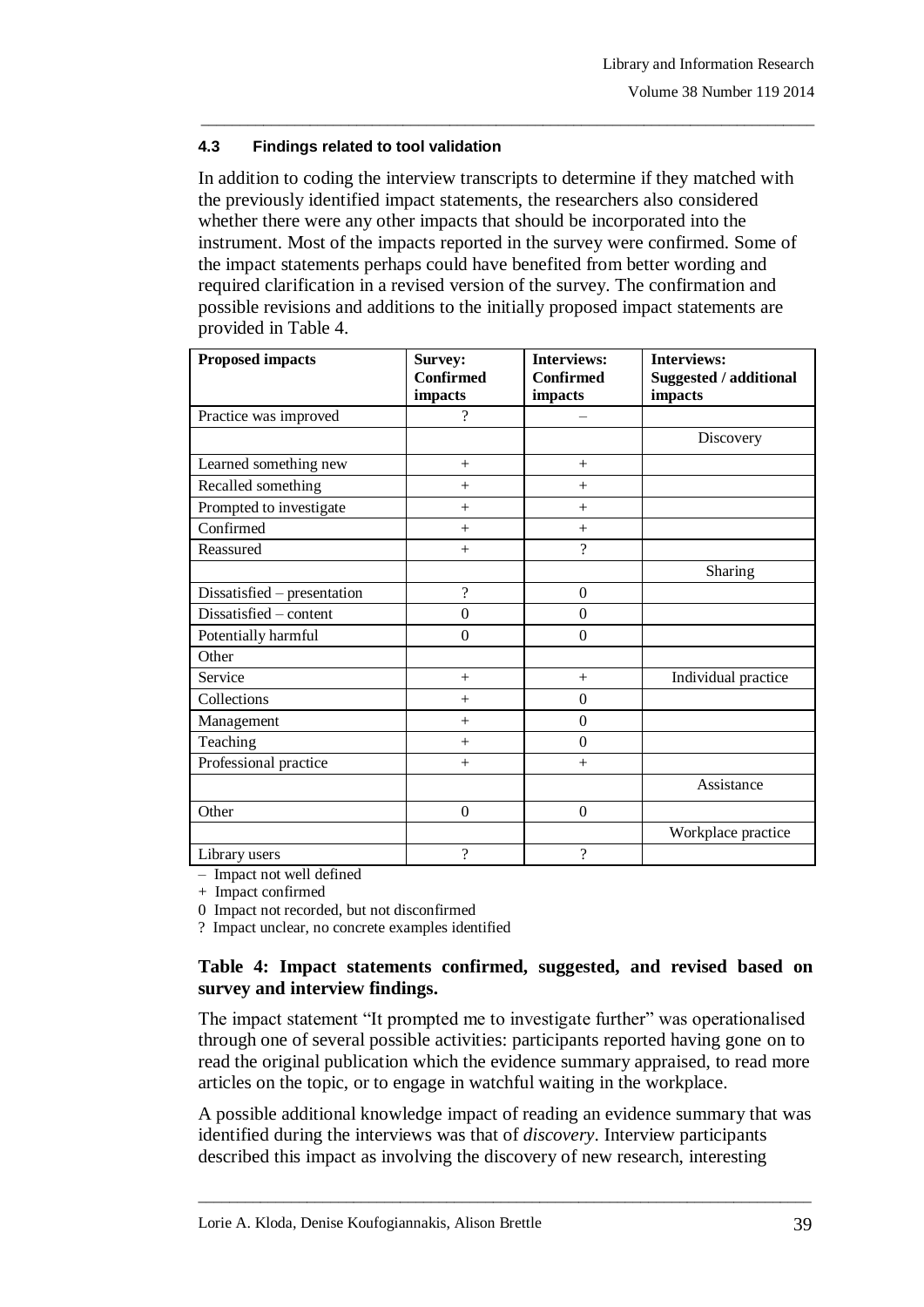topics, and research methods in LIS, as well as current awareness more generally.

\_\_\_\_\_\_\_\_\_\_\_\_\_\_\_\_\_\_\_\_\_\_\_\_\_\_\_\_\_\_\_\_\_\_\_\_\_\_\_\_\_\_\_\_\_\_\_\_\_\_\_\_\_\_\_\_\_\_\_\_\_\_\_\_\_\_\_\_\_\_\_\_\_\_\_\_\_\_\_

Another additional knowledge impact identified was that of *sharing* information. This impact was not captured by any of the impact statements on the instrument but was mentioned by several different interview participants. Examples of sharing included recommending the evidence summary to colleagues, summarising the information in a report or literature review, and sharing the findings with a group (for example, in a committee meeting).

An additional practice impact that was described by one participant was that of *assistance*. This impact took the form of assisting with research, writing, or presentation preparation, as well as assisting with teaching (for LIS academics).

A practice impact raised in the interviews but not captured by the instrument involved the teaching and learning of students in LIS. This is likely because the instrument was designed for use with LIS practitioners rather than academics and thus did not intend to capture these types of changes in practice. Nevertheless, it is interesting to see that the evidence summaries can be used in this way.

The list of impact statements from the initially proposed assessment instrument was evaluated in terms of its validity in describing possible impacts of reading evidence summaries by library and information professionals. Some of the statements were confirmed, while others needed revisions, or further testing, due to either an absence of occurrences in the critical incidences, or to a lack of concrete, measurable examples.

## **5 Discussion**

This study demonstrates successful development and validation of an instrument to provide evidence of impact of evidence summaries on LIS practice. Overall, the findings suggest that individual librarians' knowledge has been and can be impacted in several ways as a result of reading evidence summaries. The impacts on librarians' knowledge were almost always positive, finding new or providing reassuring information. This is in line with the Grad, Pluye and Beauchamp (2006) findings on cognitive impacts in relation to summaries of evidence in health care. More research using the instrument could reveal potentially harmful impacts which Grad, Pluye and Beauchamp (2006) found, but our survey did not.

The findings suggest that evidence summaries can also impact on practice, both at the individual level (for a librarian) and at the group level (library, department, or organisation). Distinguishing between these two levels of practice impacts allows for more granular description of impacts. These modest changes in practice are in line with Kunz *et al*. (2007) in relation to discharge medication and Majumdar, Tsuyuki and McAlister (2007) for prescriptions. Finally, while the findings suggest that LIS practitioners believe that reading evidence summaries can have an impact on library users, further, more specific assessment is required to confirm this effect.

An unexpected but positive finding which emerged from the interviews was the impact of evidence summaries on academic LIS staff. Our survey questions were concerned with LIS practitioners and thus did not investigate this impact, but academics also use evidence summaries and incorporate what they learn into their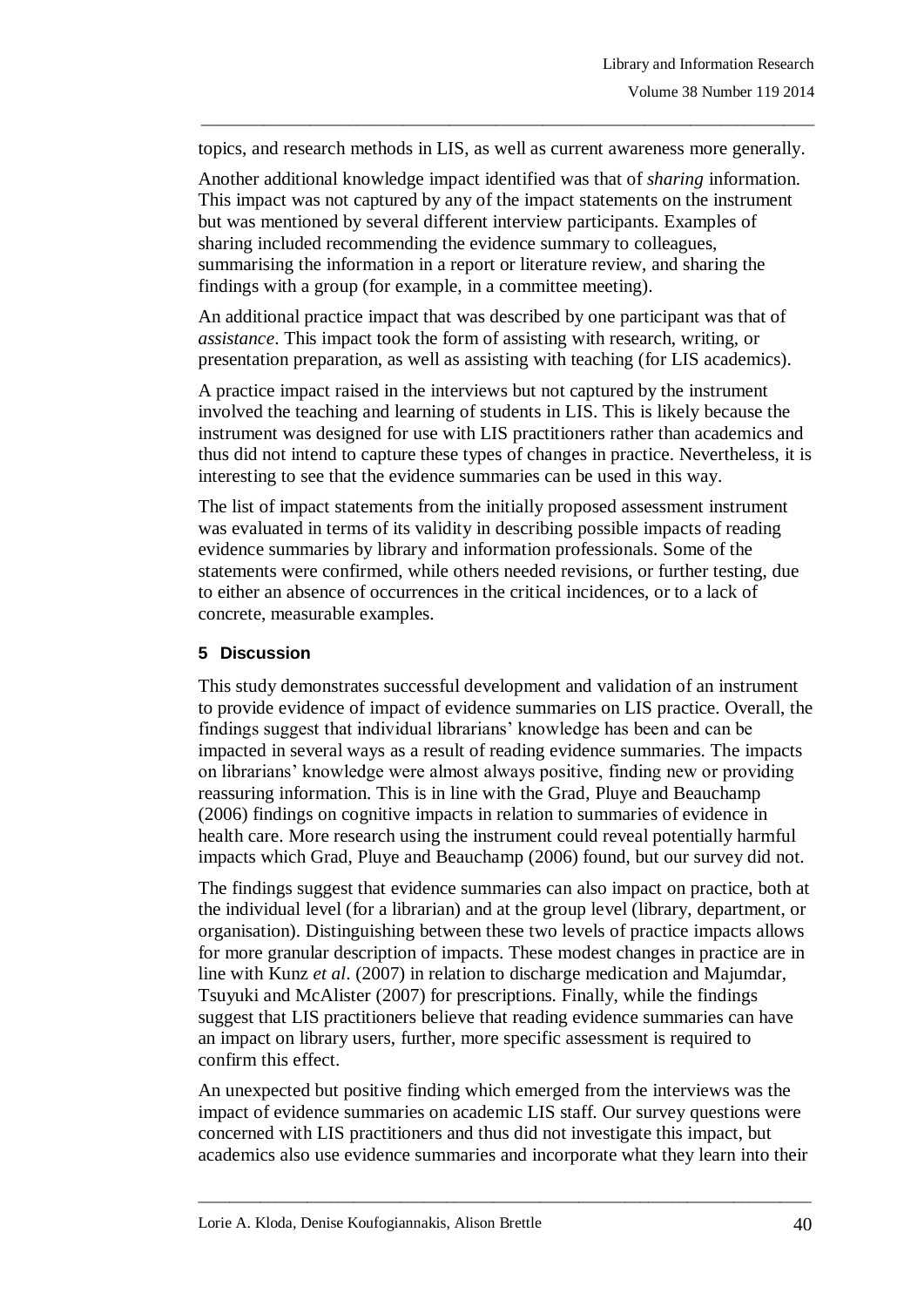teaching, or use the actual evidence summaries themselves in teaching, so it could be argued that the instrument should incorporate this dimension. However, given that the instrument is aimed at practice and the impact on future practitioners will be in the long term, this dimension has not been incorporated at this time.

\_\_\_\_\_\_\_\_\_\_\_\_\_\_\_\_\_\_\_\_\_\_\_\_\_\_\_\_\_\_\_\_\_\_\_\_\_\_\_\_\_\_\_\_\_\_\_\_\_\_\_\_\_\_\_\_\_\_\_\_\_\_\_\_\_\_\_\_\_\_\_\_\_\_\_\_\_\_\_

The findings from this study therefore suggest four types or levels of impact: librarian knowledge, librarian practice, workplace practice, and library users and thus may overcome some of the gaps between research and practice identified by Haddow and Klobas (2004) as well as being accessible to practitioners a need identified by Eve and Schenk (2006).

The study provides evidence of face and content validity of the instrument, and although more validity testing could be undertaken, the results to date are promising particularly in relation to cognitive and practice impact. The findings have led to a revised instrument (Figure 1), which can be used to evaluate further the impact of evidence summaries. Furthermore, the instrument may be useful for other applications or resources which dissemination research findings or could be adapted by LIS practitioners to evaluate the impact of the services they provide.

#### Evidence summary title:

| 1. What was the impact of this evidence summary on your knowledge?<br>(Select all that apply)              |
|------------------------------------------------------------------------------------------------------------|
|                                                                                                            |
| $\Box$ I discovered something.                                                                             |
| $\Box$ I learned something new.                                                                            |
| $\Box$ I recalled something I already knew.                                                                |
| $\Box$ It prompted me to investigate more.                                                                 |
| $\Box$ It confirmed I did (I am doing) the right thing.                                                    |
| $\Box$ I was reassured.                                                                                    |
| $\Box$ I shared information.                                                                               |
| $\Box$ My individual practice was (will be) improved. $\rightarrow$ See question 2                         |
| $\Box$ My workplace practice was (will be) improved. $\rightarrow$ See question 3                          |
| $\Box$ I was dissatisfied as this evidence summary had (will have) no impact on<br>my practice.            |
| $\Box$ I was dissatisfied as there was a problem with this evidence summary.                               |
| $\Box$ I disagree with this evidence summary.                                                              |
| $\Box$ It is potentially harmful. $\rightarrow$ See question 4                                             |
| $\Box$ It had (will have) no impact at all on me or my practice.                                           |
| $\Box$ Other (specify:)                                                                                    |
| 2. You reported: My individual practice was (will be) improved. What was                                   |
| (or will be) the impact on your <i>individual practice</i> as a result of reading the<br>evidence summary? |

\_\_\_\_\_\_\_\_\_\_\_\_\_\_\_\_\_\_\_\_\_\_\_\_\_\_\_\_\_\_\_\_\_\_\_\_\_\_\_\_\_\_\_\_\_\_\_\_\_\_\_\_\_\_\_\_\_\_\_\_\_\_\_\_\_\_\_\_\_\_\_\_\_\_\_\_\_\_\_

(Select all that apply)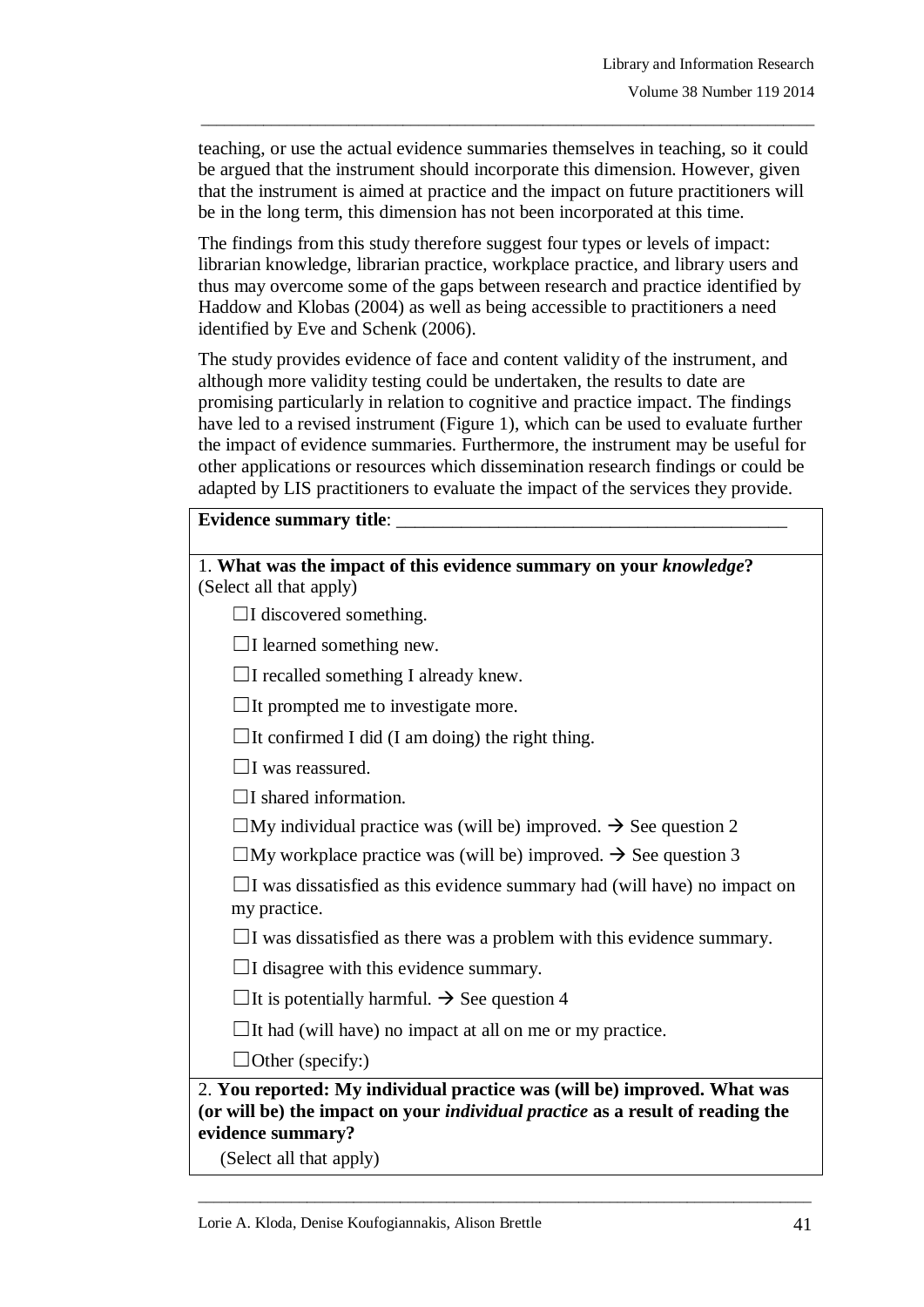| $\Box$ Change my service approach                                                                                                                                                    |
|--------------------------------------------------------------------------------------------------------------------------------------------------------------------------------------|
| $\Box$ Change my approach to collections                                                                                                                                             |
| $\Box$ Change my management approach                                                                                                                                                 |
| $\Box$ Change my approach to teaching                                                                                                                                                |
| $\Box$ Change my professional approach                                                                                                                                               |
| $\Box$ Other (please specify:)                                                                                                                                                       |
| 3. You reported: My workplace practice was (will be) improved. What was<br>(or will be) the impact on your <i>workplace practice</i> as a result of reading the<br>evidence summary? |
| (Select all that apply)                                                                                                                                                              |
| $\Box$ Change in workplace service approach                                                                                                                                          |
| $\Box$ Change in workplace approach to collections                                                                                                                                   |
| $\Box$ Change in workplace management approach                                                                                                                                       |
| $\Box$ Change in workplace approach to teaching                                                                                                                                      |
| $\Box$ Change in workplace professional approach                                                                                                                                     |
| $\Box$ Other (please specify:)                                                                                                                                                       |
| 4. You reported: I was dissatisfied as there was a problem with this<br>information. Which of the following problems did you encounter?<br>(Select all that apply)                   |
| Too much information                                                                                                                                                                 |
| $\Box$ Not enough information                                                                                                                                                        |
| $\Box$ Information poorly written                                                                                                                                                    |
| $\Box$ Information too technical                                                                                                                                                     |
| $\Box$ Other (please specify:)                                                                                                                                                       |
| 5. If reading this evidence summary resulted in some change to your<br>individual or workplace practice, do you think it led to an impact on library<br>users? Please explain.       |

#### **Figure 1: Revised impact assessment instrument for evidence summaries in LIS**

## **5.1 Limitations**

Findings from this study could be extended by sampling a larger group of evidence summary readers, both new and experienced. In addition, the critical incident technique employed for this survey instructed participants to select one evidence summary for which to report on impacts. This reduced the amount of data that could be collected from this sample as some respondents had read up to 10 evidence summaries in a 12 month period. However, asking participants to report on 10 evidence summaries would not allow individual impacts to be tracked for each evidence summary. Future research could include ongoing data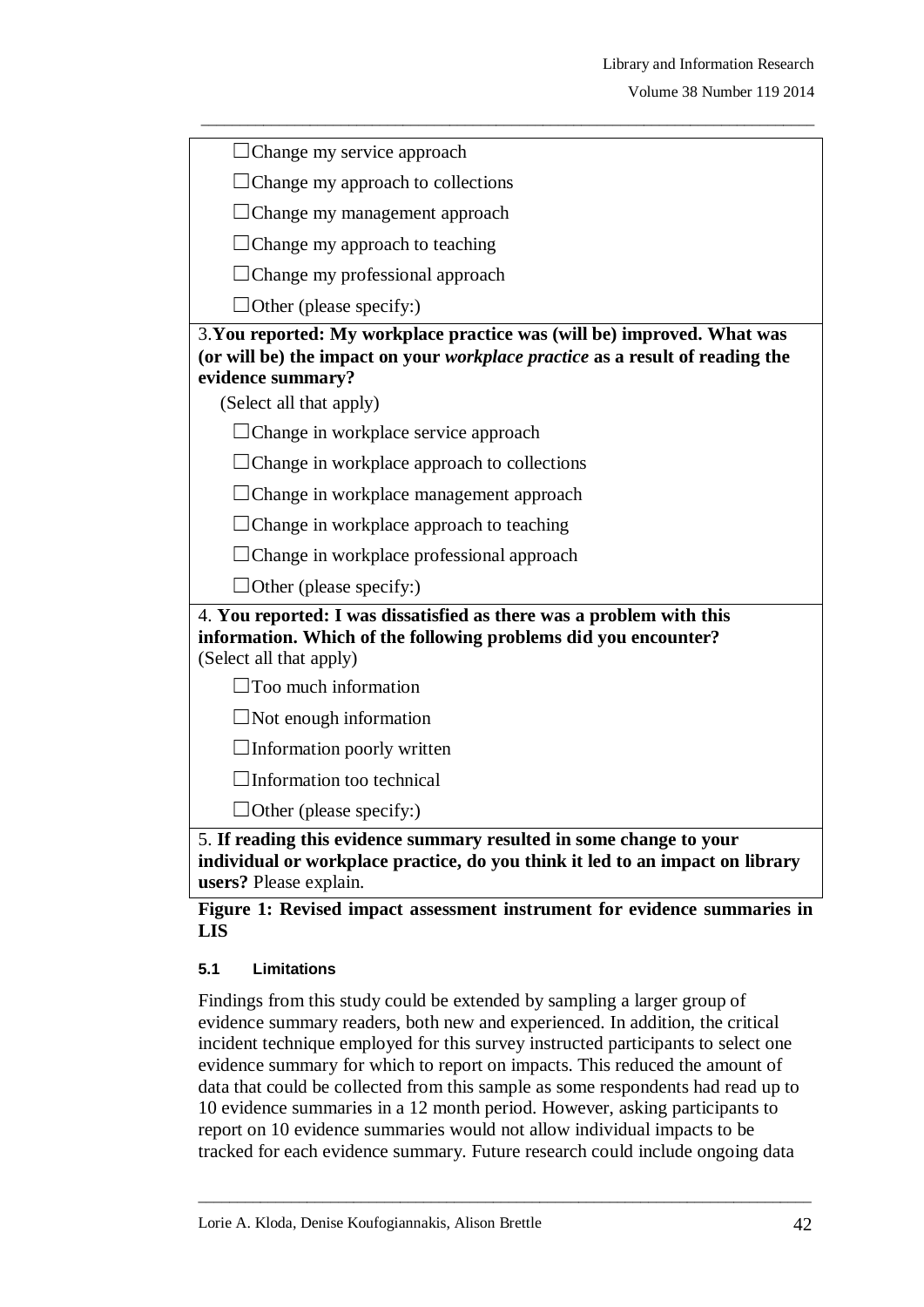collection for each evidence summary reader or a repeat of the survey on an annual basis to identify trends over time.

The timing of the survey with respect to the date of the critical incident may have had an effect on participants' recall. When asking about impacts on knowledge, participants may be more likely to recall these for evidence summaries read in the recent past. Conversely, for impacts on practice, these are more likely to have taken place once some time has passed since reading the evidence summary.

\_\_\_\_\_\_\_\_\_\_\_\_\_\_\_\_\_\_\_\_\_\_\_\_\_\_\_\_\_\_\_\_\_\_\_\_\_\_\_\_\_\_\_\_\_\_\_\_\_\_\_\_\_\_\_\_\_\_\_\_\_\_\_\_\_\_\_\_\_\_\_\_\_\_\_\_\_\_\_

### **6 Conclusion and implications**

This international study provides unique insight into how LIS practitioners are using research evidence in practice and whether evidence summaries are an effective means of bridging the research-practice gap and improving knowledge translation. Impacts were overwhelmingly positive, suggesting that evidence summaries make an impact on librarians' knowledge and their practice, both at an individual and workplace level. However, the impact of evidence summaries on library users was difficult to determine. A revised impact assessment instrument has been provided which may be useful for determining the different types of impact that arise from reading evidence summaries.

The study offers compelling evidence of the value of providing evidence summaries in the *Evidence Based Library and Information Practice* journal and highlights a potential need to improve marketing or packaging of the evidence summaries to ensure that they reach the intended audience and achieve maximum impact on practice.

## **References**

Abels, E.G., Cogdill, K.W. and Zach, L. (2004) Identifying and communicating the contributions of library and information services in hospitals and academic health sciences centers, *Journal of the Medical Library Association* [online]*, 92*(1), 46-55. URL:<http://www.ncbi.nlm.nih.gov/pmc/articles/PMC314102/> [accessed 25.03.14].

Brettle, A. (2007) Evaluating information skills training in health libraries: a systematic review, *Health Information and Libraries Journal,* **24**(Suppl 1), 18-37.

Brettle, A. (2009) Exploring the impact of the information professional on evidence based practice. *In: Positioning the Profession: the Tenth International Congress on Medical Librarianship, Brisbane, Australia, 1-9, August 31- September 4, 2009.* URL: <https://espace.library.uq.edu.au/view/UQ:179846> [accessed 7.3.15].

Brettle, A., Maden-Jenkins, M., Anderson, L., McNally, R., Pratchett, T., Tancock, J., Thornton, D. and Webb, A. (2011) Evaluating clinical librarian services: a systematic review, *Health Information and Libraries Journal*, **28**, 3-22.

Buckley Woods, H. and Booth, A. (2013) What is the current state of practitioner research? The 2013 LIRG research scan, *Library and Information Research* [online], **37**(116). URL: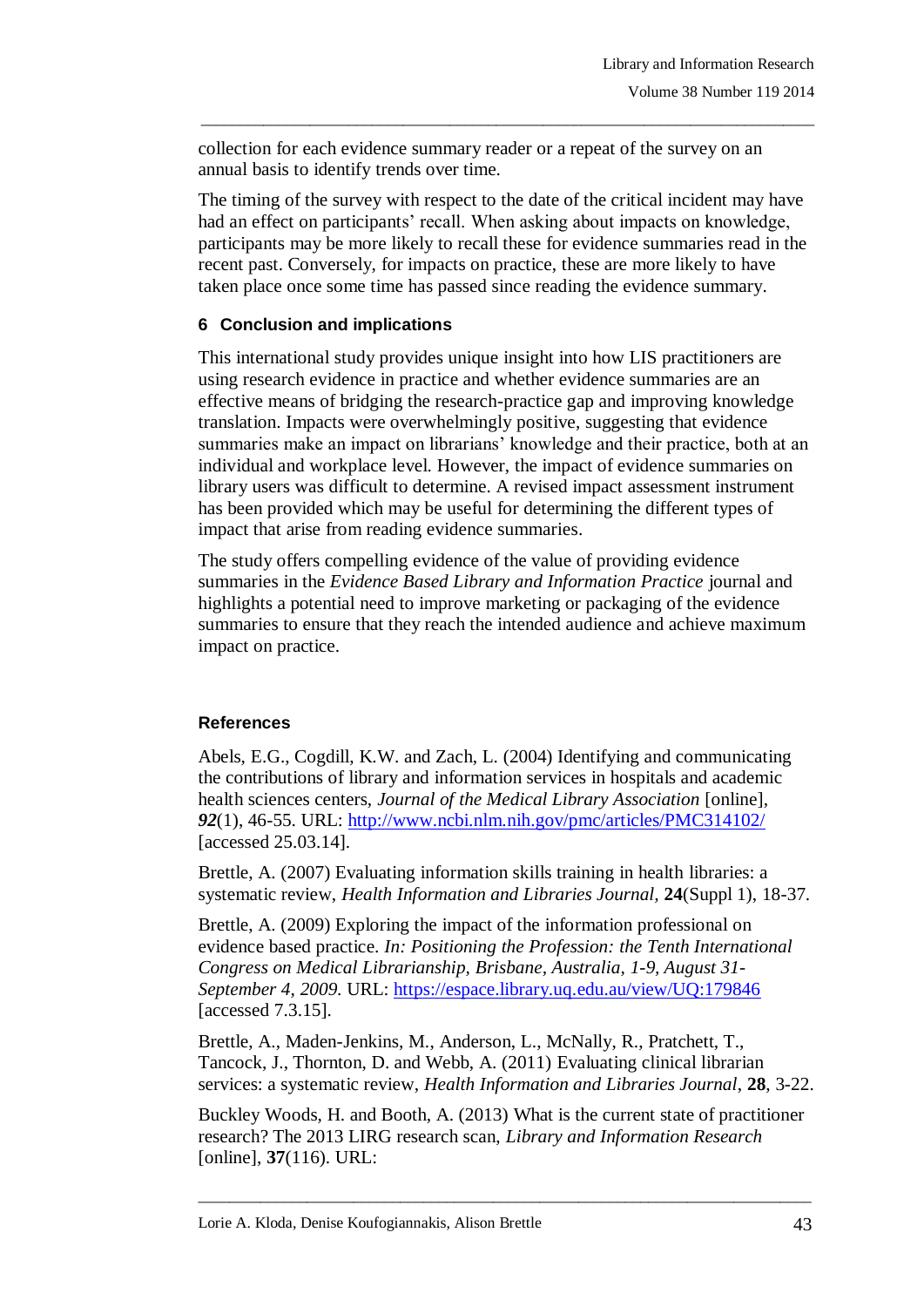<http://www.lirgjournal.org.uk/lir/ojs/index.php/lir/article/view/598> [accessed 25.03.14].

Cruikshank, P., Hall, H. and Taylor-Smith, E. (2011) *Enhancing the impact of LIS Research Projects: RiLIES Project Report, Research Information Network and LIS Research Coalition*. URL:

\_\_\_\_\_\_\_\_\_\_\_\_\_\_\_\_\_\_\_\_\_\_\_\_\_\_\_\_\_\_\_\_\_\_\_\_\_\_\_\_\_\_\_\_\_\_\_\_\_\_\_\_\_\_\_\_\_\_\_\_\_\_\_\_\_\_\_\_\_\_\_\_\_\_\_\_\_\_\_

[http://lisresearchcoalition.files.wordpress.com/2012/02/rilies1\\_report.pdf](http://lisresearchcoalition.files.wordpress.com/2012/02/rilies1_report.pdf) [accessed 25.03.14].

Cullen, R. and Esson, R. (2007) Assessing the impact of information services in the health sector, *Health Information and Libraries Journal,* **24**(Suppl.1), 1-3.

Dunne, M., Nelson, M., Dillon, L., and Galvin, B. (2013) Library value and impact: taking the step from knowing it to showing it, *Library and Information Research* [online], **37**(116). URL:

<http://www.lirgjournal.org.uk/lir/ojs/index.php/lir/article/view/577> [accessed 25.03.14].

Eve, J. and Schenk, N. (2006) Research and practice: findings from the Interactions project, *Library and Information Research,* **30**(96), 36-46.

Grad, R., Pluye, P. and Beauchamp, M.-E. (2006) Validation of a method to assess the clinical impact of electronic knowledge resources, *e-Service Journal,*  **5**(2), 113-135.

Grad, R., Pluye, P., Johnson-Lafleur, J., Granikov, V., Shulha, M., Bartlett, G. and Marlow, B. (2011) Do family physicians retrieve synopses of clinical research previously read as email alerts? *Journal of Medical Internet Research*, **13**(4), e101.

Haddow, G. and Klobas, J. E. (2004) Communication of research to practice in library and information science: closing the gap, *Library and Information Science Research,* **26**, 29-43.

Hall, H. (2011) UK library and information science research matters, *Library and Information Science Research*, **33**(1), 89‐91.

Khangura, S., Konnyu, K., Cushman, R., Grimshaw, J. and Moher, D. (2012) Evidence summaries: the evolution of a rapid review approach, *Systematic Reviews* [online], **1**(10). URL:

<http://www.systematicreviewsjournal.com/content/1/1/10> [accessed 25.03.14].

Koufogiannakis, D. (2006) Small steps forward through critical appraisal, *Evidence Based Library and Information Practice* [online]*,* **1**(1), 81-82. URL: <http://ejournals.library.ualberta.ca/index.php/EBLIP/article/view/26/64> [accessed 8.3.15].

Kunz, R., Wegscheider, K., Guyatt, G., Zielinski, W., Rakowsky, N., Donner-Banzhoff, N., and Müller-Lissner, S. (2007) Impact of short evidence summaries in discharge letters on adherence of practitioners to discharge medication. A cluster- randomised controlled trial, *Quality and Safety in Health Care*, **16**, 456– 461.

Majumdar, S.R., Tsuyuki, R.T. and McAlister, F.A. (2007) Impact of opinion leader-endorsed evidence summaries on the quality of prescribing for patients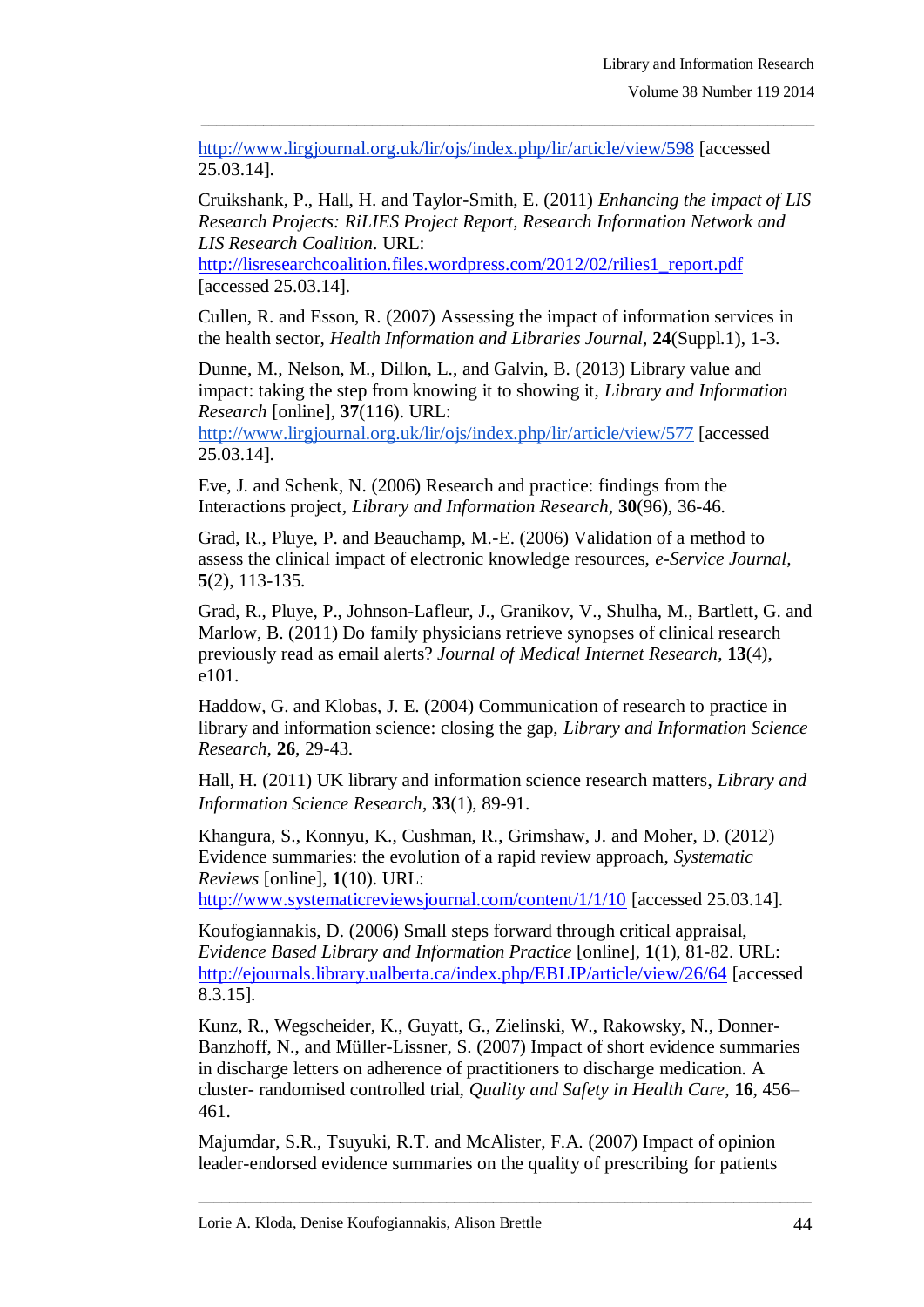with cardiovascular disease: a randomized controlled trial, *American Heart Journal*, **153**(1), e1-8.

\_\_\_\_\_\_\_\_\_\_\_\_\_\_\_\_\_\_\_\_\_\_\_\_\_\_\_\_\_\_\_\_\_\_\_\_\_\_\_\_\_\_\_\_\_\_\_\_\_\_\_\_\_\_\_\_\_\_\_\_\_\_\_\_\_\_\_\_\_\_\_\_\_\_\_\_\_\_\_

Markless, S. and Streatfield, D. (2006) *Evaluating the impact of your library*. London: Facet Publishing.

Marshall, J. G. (1995) Using evaluation research methods to improve quality, *Health Libraries Review,* **12**(3), 159-172.

McGowan, J., Hogg, W., Campbell, C. and Rowan, M. (2008) Just-in-time information improved decision-making in primary care: a randomized controlled trial, *PLoS ONE* [online]*,* **3**(11), e3785. URL: <http://journals.plos.org/plosone/article?id=10.1371/journal.pone.0003785> [accessed 8.3.15].

Pluye, P., Grad, R.M., Johnson-Lafleur, J., Bambrick, T., Burnand, B., Mercer, J., Marlow, B. and Campbell, C. (2010) Evaluation of email alerts in practice: Part 2 – validation of the Information Assessment Method (IAM), *Journal of Evaluation in Clinical Practice*, **16**(6), 1236-1243.

Pluye, P., Grad, R.M., Repchinsky, C., Farrell, B., Johnson-Lafleur, J., Bambrick, T., Dawes, M., Bartlett, G., Rodriguez, C., Jovaisas, B., Fortin, K., Tufts-Conrad, D., Salsberg, J., Macaulay, A., Légaré, F. and Loiselle, C. (2009) IAM: a comprehensive and systematic information assessment method for electronic knowledge resources. *In:* Dwivedi, A. (ed.) *Handbook of Research on IT Management and Clinical Data Administration in Healthcare*. Hershey: IGI Publishing. Chapter XXXIII.

Pluye, P., Grad, R.M., Stephenson, R. and Dunikowski, L.G. (2005) A new impact assessment method to evaluate knowledge resources. *In: AMIA 2005 Symposium Proceedings*, 609-613. URL: <http://www.ncbi.nlm.nih.gov/pmc/articles/PMC1560543/> [accessed 15.10.13].

Urquhart, C. (2004) How do I measure the impact of my service? (Guideline). *In:* Booth, A. and Brice, A. (eds.) *Evidence Based Practice for Information Professionals: a Handbook*. London: Facet. Special topic D.

Urquhart, C., Light, A., Thomas, R., Barker, A., Yeoman, A., Cooper, J., Armstrong, C., Fenton, R., Lonsdale, R. and Spink, S. (2003) Critical incident technique and explicitation interviewing in studies of information behavior, *Library and Information Science Research*, **25**(1), 63-88

Weightman, A. and Williamson, J. (2005) The value and impact of information provided through library services for patient care: a systematic review, *Health Information and Libraries Journal,* **22**, 4-25.

Weightman, A., Urquhart, C., Spink, S. and Thomas, R. (2008) The value and impact of information provided through library services for patient care: developing guidance for best practice, *Health Information and Libraries Journal,* **26***,* 63-71.

Williams, G.J., Sureshkumar, P., Wheeler, D. and Craig, J.C. (2010) Paediatrician's responses to an evidence summary about renal tract imaging tests